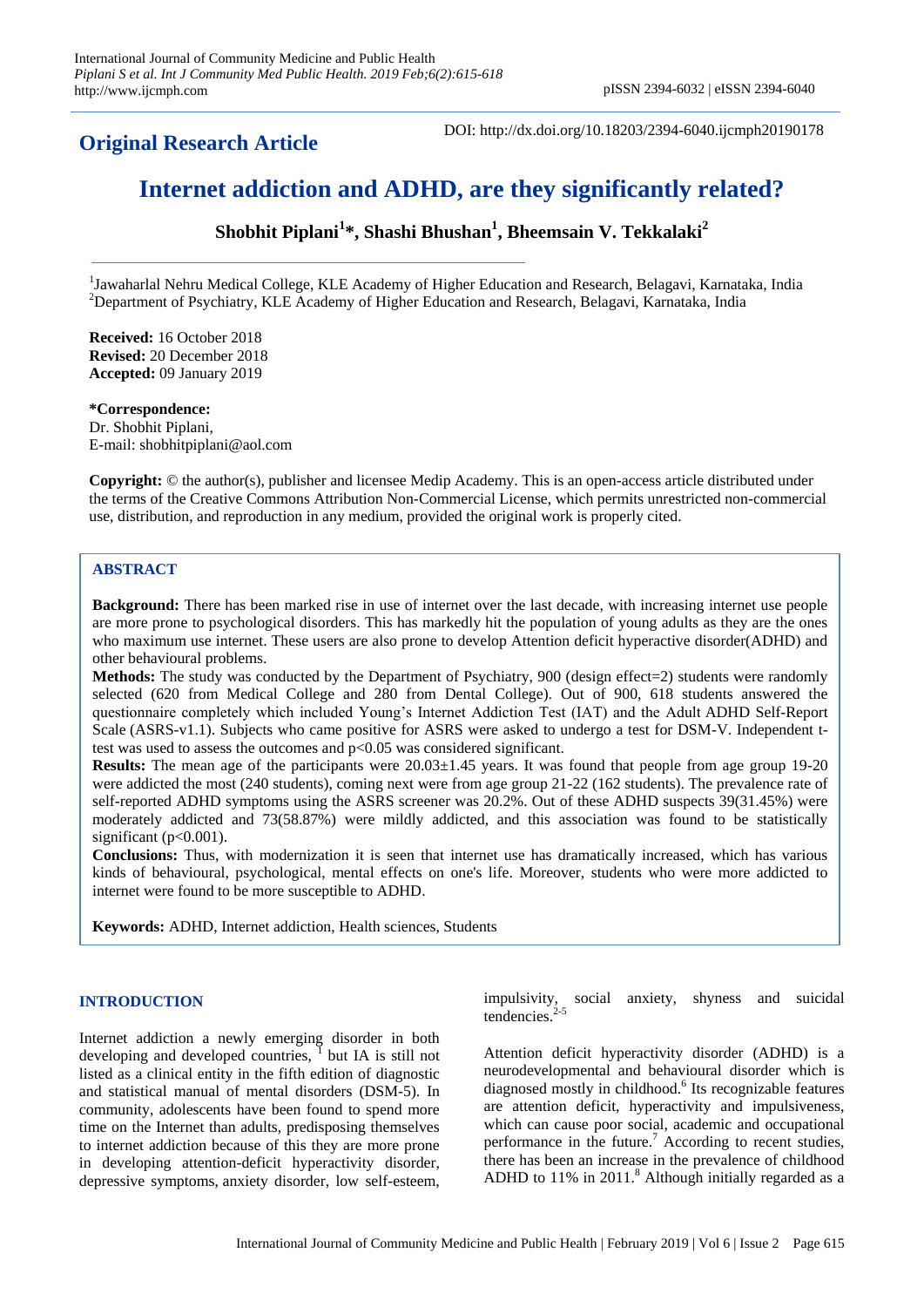childhood condition, much evidence points to ADHD as being a neurodevelopment disorder that persists into adulthood although the symptoms may be somewhat modified with age.<sup>7</sup> Many researchers have found no dissimilarity in social satisfaction and psychological welfare in college students with ADHD compared to controls. While other researchers found that ADHD in students is associated with poor quality of life and adjustment issues, substance abuse, depression and below par academic performance.<sup>9</sup>

There has been plenty of researches done on internet addiction on children, adults, community levels but there has been large differences in the prevalence of Internet addiction due to diverse study designs, different assessment methods, and sampling from different subpopulations across the world. $3,10,11$  Moreover, there are only few studies done in world which associates internet addiction with ADHD specially in students of health sciences and giving a comparative view.

The purpose of the present study was thus (i) to determine the prevalence of Internet addiction amongst students of health sciences (aged 17-23 years); (ii) to elucidate the relation between the level of Internet addiction and ADHD.

# **METHODS**

## *Participants*

The present study which was descriptive in design, was conducted in a South Indian Medical and Dental College from November 2016 to September 2017 with population size of 900 in the city of Belagavi of age group 17-23.

#### *Tools*

Participants were asked to fill a structured Performa which contained demographic details, academic performances, drug history and their family history. They answered Young's internet addiction test (IAT) and the Adult ADHD self-report scale (ASRS-v1.1). Subjects who came positive for ASRS were asked to undergo test for DSM-V<sub>.</sub>

#### *Measure of internet addiction*

The internet addiction test (IAT; Young, 1998) is a 20 item 5-point likert scale that measures the severity of self-reported compulsive use of the internet. Total internet addiction scores are calculated, with possible scores for the sum of 20 items ranging from 20 to 100. The scale showed very good internal consistency, with an alpha coefficient of 0.93 in the present study.

According to Young's criteria, total IAT scores 20-39 represent average users with complete control of their internet use, scores 40-69 represent over-users with frequent problems caused by their internet use, and scores 70-100 represent internet addicts with significant problems caused by their internet use.

## *Adult ADHD self-report scale (ASRS-v1.1)*

Adult ADHD self-report scale-V1.1 Screener (ASRS-V1.1): The 6-item ASRS-V1.1 was designed as a tool to help screen for ADHD in adults (aged 18 years and older). The 6 questions are consistent with the DSM-IV criteria and address the manifestation of ADHD in adults. The paper version requires  $1-2$  min to complete. Respondents are required to use a 5-item scale to indicate the frequency of occurrence of symptoms (0=never; 1=rarely; 2=sometimes; 3=often; 5=very often). According to convention, if the respondent has 4 or more responses marked in the dark-shaded boxes of the copyrighted paper-version of the Screener (or in Part-A of the ASRS Symptom Checklist), then the current symptom profile of the individual is considered to be highly consistent with ADHD diagnosis in adults.





#### **Figure 1: Flowchart of DSM-V.**

#### *Statistical analysis*

Descriptive analysis was carried out by mean and standard deviation for quantitative variables, frequency and proportion for categorical variables. Data was also represented using appropriate diagrams like bar diagram, pie diagram and box plots.

The association between categorical explanatory variables and quantitative outcome was assessed by comparing the mean values. The mean differences along with their 95% CI were presented. Independent sample ttest/ ANOVA/Paired t- test was used to assess statistical significance. Correlation between quantitative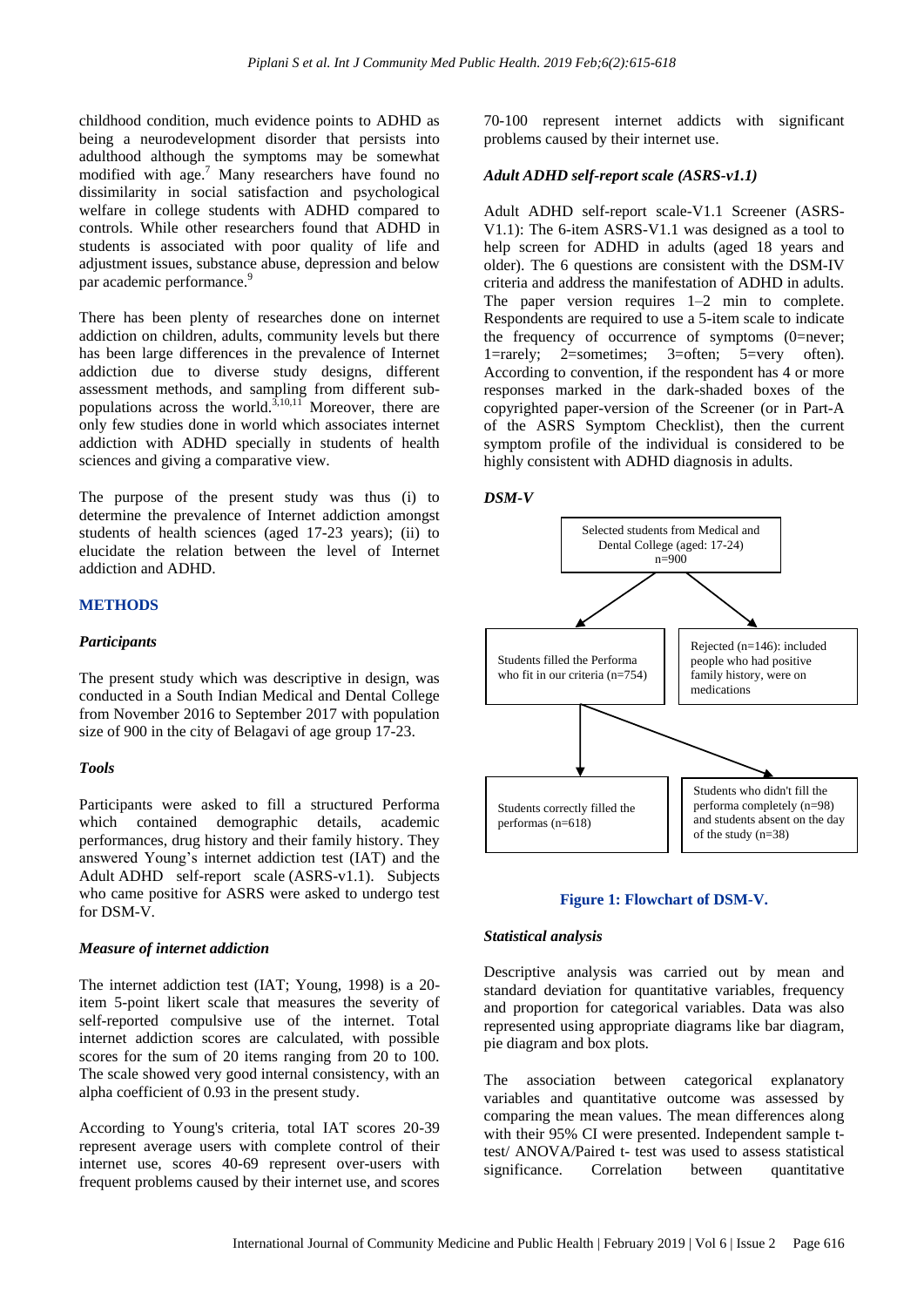explanatory and outcome variables was assessed by calculating person correlation coefficient and the data was represented in a scatter diagram.

The association between explanatory variables and categorical outcomes was assessed by cross tabulation and comparison of percentages. Odds ratio along with 95% CI is presented. Chi square test was used to test statistical significance.

P<0.05 was considered statistically significant. IBM SPSS version 22 was used for statistical analysis

## *Ethical approval*

The study was approved by the institutional ethics committee (Reference No.-MDC/DOME/181).

## **RESULTS**

In the present study 900 students were enrolled in the study(from all the batches of MBBS and BDS), out of which 98 people didn't filled the form completely, 46 students were excluded on the basis of the criteria mentioned and 38 students were absent on the day when the study was carried out.

The SPSS version 22.0 was used for statistical analysis of the data collected and  $p<0.05$  was considered statistically significant. On using Internet addiction test (IAT) Young's original criteria, the users were divided into three groups: 19.48% as moderately addicted, 61.16% as mildly addicted, and 19.48% as not addicted. Significant usage differences were evident based on the gender of user. Females in comparison to males were significantly more likely to be addicted ( $x^2$ =5.3, p=0.071).

# **Table 1: Demographic details and categorical outcomes of all the data used in the study.**

| <b>Variables</b>                         | <b>Outcomes</b>    |  |  |  |
|------------------------------------------|--------------------|--|--|--|
| <b>Total students</b>                    | 618                |  |  |  |
| <b>Sex wise</b>                          | Percentage $(\% )$ |  |  |  |
| Male                                     | 38.19              |  |  |  |
| Female                                   | 61.81              |  |  |  |
| Age wise                                 |                    |  |  |  |
| <b>MBBS</b>                              | 74.59              |  |  |  |
| <b>BDS</b>                               | 24.1               |  |  |  |
| Mean age±standard deviation              | $20.03 \pm 1.46$   |  |  |  |
| Age distribution (in years)              |                    |  |  |  |
| $17 - 18$                                | 14.24              |  |  |  |
| 19-20                                    | 48.87              |  |  |  |
| 21-22                                    | 31.88              |  |  |  |
| $23 - 24$                                | 5.02               |  |  |  |
| <b>Adult ADHD</b>                        |                    |  |  |  |
| Positive                                 | 7.28               |  |  |  |
| Negative                                 | 92.17              |  |  |  |
| Internet addiction score                 | $33.58 \pm 16.39$  |  |  |  |
| <b>Internet addiction interpretation</b> |                    |  |  |  |
| Moderately addicted                      | 19.48              |  |  |  |
| Mildly addicted                          | 61.16              |  |  |  |
| Not addicted                             | 19.48              |  |  |  |

On finding association of internet addiction with study group of population it was found that MBBS students were more addicted to internet in comparison to BDS students( $x^2$ =10.054, p=0.007).

On using adult ADHD ASRS it was found that total number of 45 students were suspects positive out of 618 students. It was found that internet addiction showed significance association with positive ADHD students  $(x^2=10.952, p=0.004)$ .

## **Table 2: Association of ADHD with internet addiction interpretation of study population (n=618).**

|                                   | <b>ADHD</b> |             |            |                |
|-----------------------------------|-------------|-------------|------------|----------------|
| Internet addiction interpretation | Positive    | Negative    | Chi square | <b>P</b> value |
|                                   | $N$ $(\%)$  | $N$ $(\%)$  |            |                |
| <b>Moderately addicted</b>        | 17 (37.78)  | 103 (17.98) |            |                |
| <b>Mildly addicted</b>            | 23(51.11)   | 355(61.95)  | 10.952     | 0.004          |
| Not addicted                      | 5(11.11)    | 115 (20.07) |            |                |

#### **DISCUSSION**

Numerous studies related to prevalence of internet addiction amongst young adults of different courses has been done, but with increase in use of internet all these years it becomes necessity to see how internet addiction comparatively varies in MBBS and BDS students separately.<sup>12,13</sup> With increase in internet usage there has been high prevalence of behavioural changes, psychological manifestations.<sup>14</sup> Thus, in our study it was found a positive association  $(p=0.004)$  of internet addicted subjects with ADHD positive subjects.

Goel et al after conducting the study in different medical colleges found the increasing prevalence of internet addiction in medical colleges, Anderson et al stated increase prevalence of internet addiction amongst male as did Goel et al.<sup>15,17</sup>

But surprisingly in our study we found that females were more addicted to internet as compared to male, this could possibly be due to increasing social or peer dynamics

Although we found that with increasing internet users there has been increasing prevalence of ADHD amongst